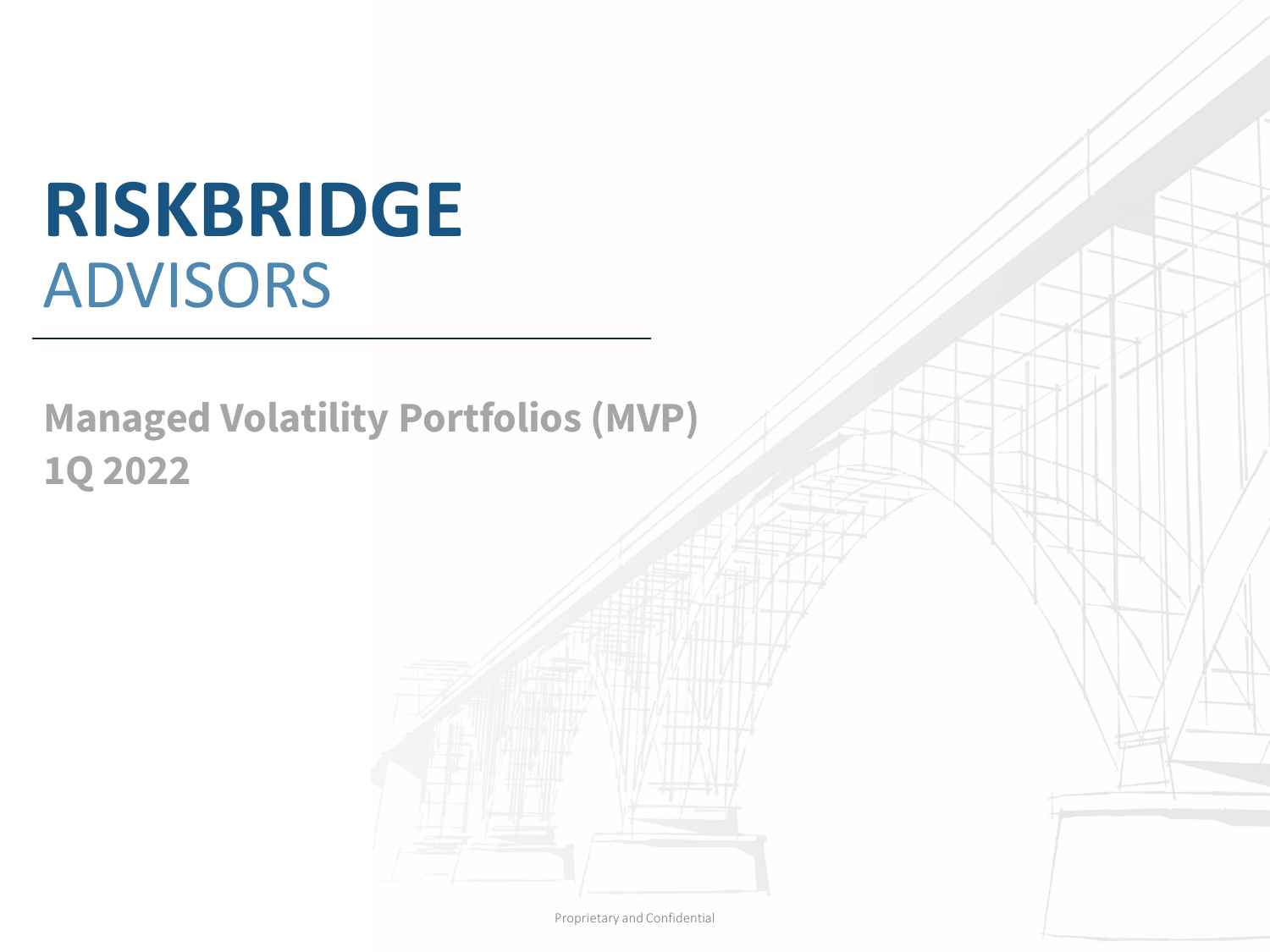#### **DISCLOSURES**

**Past performance is not a guarantee or a reliable indicator of future results.**

All investments contain risk and may lose value. There is no guarantee that the MVP investment strategy will work under all market conditions or is appropriate for all investors. There is no guarantee that results will be achieved. Each investor should evaluate their ability to invest for the long term, especially during periods of downturn in the market. Forecasts, estimates, and certain information contained herein are based upon proprietary research and should not be considered investment advice or a recommendation of any **particular security, strategy, or investment product.**

This material contains RiskBridge Advisors, LLC's opinions, which are subject to change without notice. This material is distributed solely for informational purposes and is not a solicitation or an offer to buy any security or instrument or participate in any trading strategy. All material presented is compiled from sources believed to be reliable. However, RiskBridge makes no guarantee, representation, warranty, or undertaking, either explicitly or implicitly, and accepts no liability for its accuracy, validity, timeliness, merchantability, or completeness (whether prepared by RiskBridge or any third party) for any particular purpose or use, or that the information or data will be free from error. Securities highlighted or discussed in this communication are mentioned for illustrative purposes only and are not necessarily recommended for investment. Any opinions, recommendations, and assumptions included in this presentation are based upon current market conditions, reflect our judgment as of the date of this presentation, and are subject to change. Be sure to consult with a qualified financial adviser and/or tax professional before implementing any strategy or making any investment. This factsheet is not intended to provide investment, tax, or legal advice.

This document contains forward-looking statements, which can be identified by words like "anticipate," "predict," "believe," "plan," "expect," "future," "intend," "will," "could," and "should" and by similar expressions, in reliance upon particular "safe harbor" provisions of the federal securities laws. Other information herein may also be deemed to be or to contain forward-looking statements. Prospective investors should not place undue reliance on forward-looking statements as this information is subject to various risks and uncertainties. Forward-looking statements are necessarily speculative in nature, and it can be expected that some or all of the assumptions underlying any forward-looking statements will not materialize or will vary significantly from actual results for many reasons. Variations of assumptions and results may be material.

Benchmarks and indices are presented herein for illustrative and comparative purposes only. Such benchmarks and indices may not be available for direct investment, may be unmanaged, assume reinvestment of income, do not reflect the impact of any trading commissions and costs, management or performance fees, and have limitations when used for comparison or other purposes because they, among other things, may have different strategies, volatility, credit, or other material characteristics (such as limitations on the number and types of securities or instruments) than the MVP strategy.

Please see below for brief descriptions of some of the major indices mentioned in this material:

**Standard & Poor's Target Risk Index Series** comprises multi-asset-class indices corresponding to a particular risk level. Each index is fully investable, with varying levels of exposure to equities and fixed income, and they are designed to represent stock and bond allocations across a risk spectrum from conservative to aggressive. **The S&P Target Risk Conservative Index (SPTGCUT Index)** emphasizes exposure to fixed income in order to produce a current income stream and avoid excessive volatility of returns. Equities are included to protect long-term purchasing power. **S&P Target Risk Growth Index (SPTGGUT Index)** provides significant exposure to fixed income, while also providing increased opportunity for capital growth through equities. **S&P Target Risk Aggressive Index (SPTGAUT Index)** offers increased exposure to equities while also using some fixed income exposure to diversify risk.

RiskBridge Advisors, LLC ("RiskBridge") is a registered investment adviser based in New Canaan, Connecticut. Such registration does not imply a certain level of skill or training. RiskBridge's current written disclosure statements discussing RiskBridge business operations, services, and fees are available at the SEC's investment adviser public information website – [www.adviserinfo.sec.gov](http://www.adviserinfo.sec.gov/) or from RiskBridge upon written request.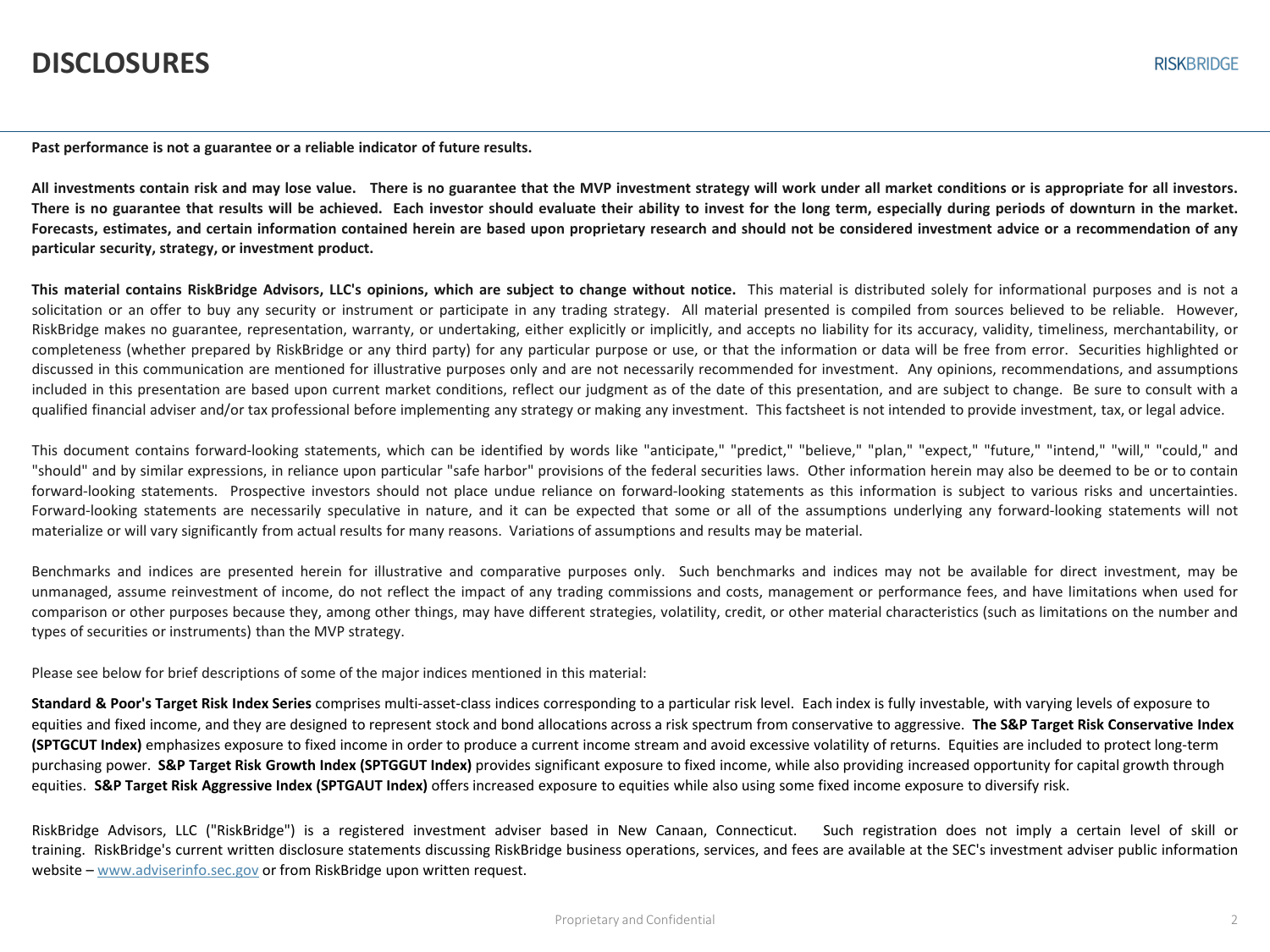**RiskBridge MVP strategies seek to combine the benefits of both strategic and tactical asset allocation in a dynamic allocation approach. Strategic allocation uses risk targeting to map out a path to achieve an investor's longer-term goals. Tactical allocation uses a macroeconomic framework to anticipate and respond to opportunistic shifts in the market.** 

Provides low cost, convenient access to targeted risk portfolios aligned with an investor's risk considerations and objectives

Grounded in research, combining liquidity, business, and market cycle analysis to identify asset mispricing and investment opportunities

MVP strategies are tailored for investors' taxable and tax advantaged needs

**MVP strategies seek to track the investment results of multi-asset-class indices corresponding to a particular risk level.** 



MVPs provide a lower cost alternative to active management with a true dynamic allocation approach using ETFs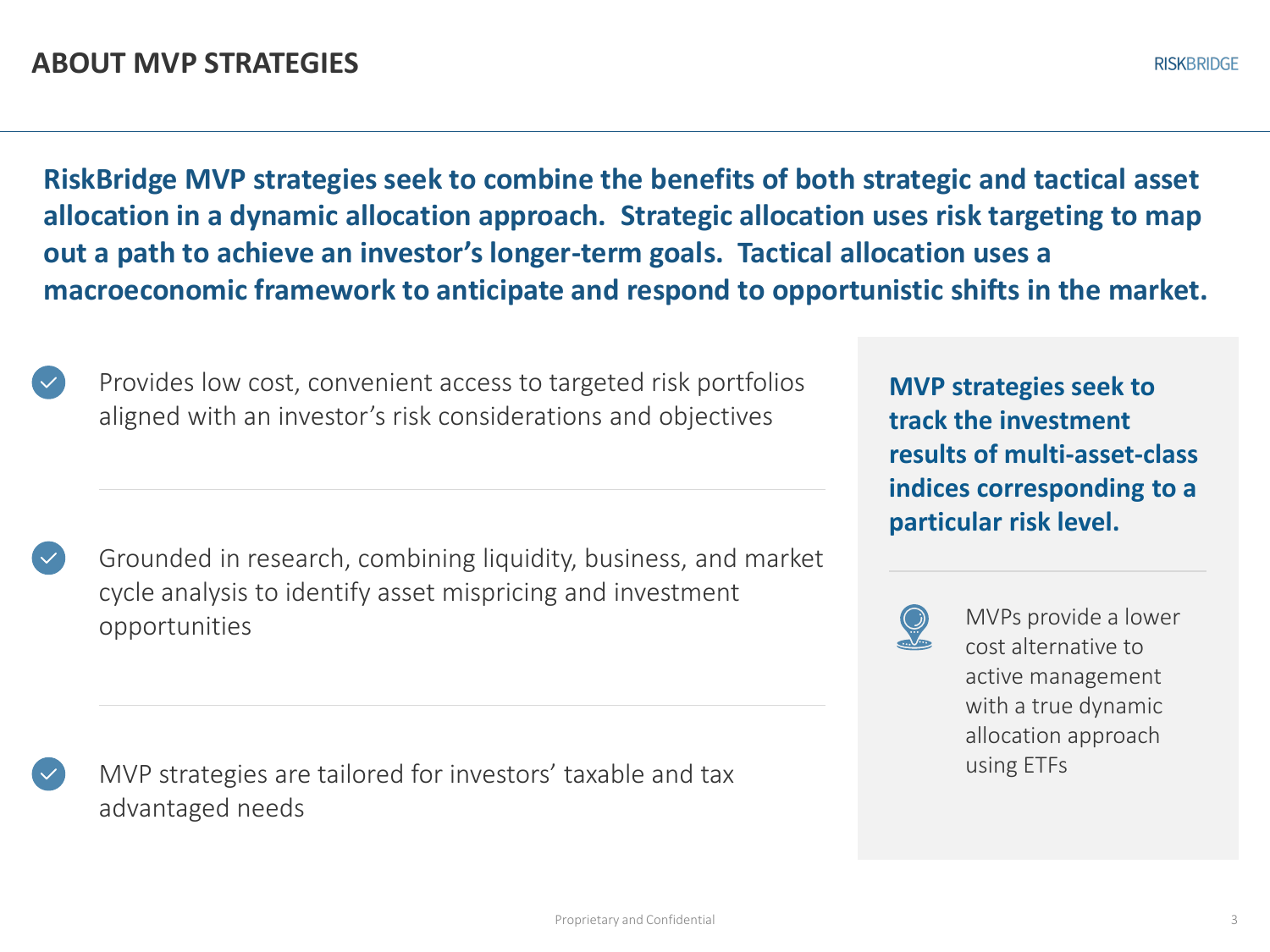#### **MVP – CONSERVATIVE**

- RiskBridge MVP strategies continued to perform in line with expectations and outperformed their respective benchmarks during the quarter.
- Last quarter's outperformance was attributed to asset allocation. The top contributors were overweight positions in cash and the health care sector and underweight positions in core fixed income. The top detractors were allocations to credit, rates, and international equities.
- MVP strategies were neutral weight equities and diversifiers and underweight fixed income with a corresponding overweight to cash. During the quarter, we closed positions in energy and the quality factor and added to precious metals.
- Heading into Q2, MVP strategies are underweight equities and fixed income and overweight cash and diversifiers. Portfolio positioning reflects our analysis of the liquidity, business, and market cycles and RiskBridge's base case that markets remain in a stagflationary regime.

| <b>MVP Performance</b><br>For periods ended March 31, 2022 |           |          |                          |           |            |
|------------------------------------------------------------|-----------|----------|--------------------------|-----------|------------|
|                                                            | OTD       | YTD      | 1 Year                   | Sincel    | Volatility |
|                                                            |           |          |                          | Inception | (1 vear)   |
| <b>MVP</b> - Conservative                                  | $-5.11%$  | $-5.11%$ | $\,$                     | $-3.75%$  | 5.67%      |
| Benchmark                                                  | $-5.59\%$ | $-5.59%$ | $\overline{\phantom{0}}$ | $-5.66%$  | 5.05%      |

| <b>STRATEGY DETAILS</b>         | As of March 31, 2022                               |
|---------------------------------|----------------------------------------------------|
| Type                            | Dynamic Asset Allocation                           |
| Strategy Launch Date            | 11/1/2021                                          |
| Blended Expense Ratio           | 0.07%                                              |
| <b>Benchmark</b>                | S&P Target Risk Conservative<br>Total Return Index |
| Number of Holdings              | $9 - 12$                                           |
| Morningstar ID (taxable)        | F00001CM38                                         |
| Morningstar ID (tax-advantaged) | F00001CM37                                         |
| Advisor                         | RiskBridge Advisors, LLC                           |

| <b>TOP HOLDINGS</b>          | As of March 31, 2022 |
|------------------------------|----------------------|
| ISHARES CORE U.S. AGGREGATE  | 35%                  |
| ISHARES NATIONAL MUNI BOND F | 20%                  |
| VANGUARD S&P 500 ETF         | 18%                  |
| VANGUARD INT-TERM CORPORATE  | 10%                  |
| ISHARES MSCL FAFF FTF        | 5%                   |
| ISHARES 3-7 YEAR TREASURY BO | 5%                   |
| HEALTH CARE SELECT SECTOR    | 3%                   |
| <b>CASH</b>                  | 2%                   |
| <b>SPDR GOLD SHARES</b>      | 2%                   |

Holdings are subject to change

The performance quoted represents past performance and does not guarantee future results. Current performance may be lower or higher than the performance quoted. Returns shown are as of the most recent quarter end, are net of transaction costs, fund expenses, and advisory fees. Benchmark performance is based on the S&P Target Risk Total Return Index Series (see disclaimer on page 3). Volatility is calculated using the daily standard deviation of return from 03/31/2021 through 03/31/2022. Portfolio volatility and investment returns will fluctuate from the models. There can be no assurance that the MVP strategy will perform as designed and an investment using the strategy will fluctuate so that an investor's holdings, when sold or redeemed, may be worth more or less than the original cost. An investor's actual performance may differ from strategy and model results. Portfolio volatility and investment returns will fluctuate from the models. Asset allocation and diversification may not protect against market risk, loss of principal, or volatility of returns. The market price returns are calculated using the closing prices. The returns shown do not represent the returns you would receive if you deployed models at other times.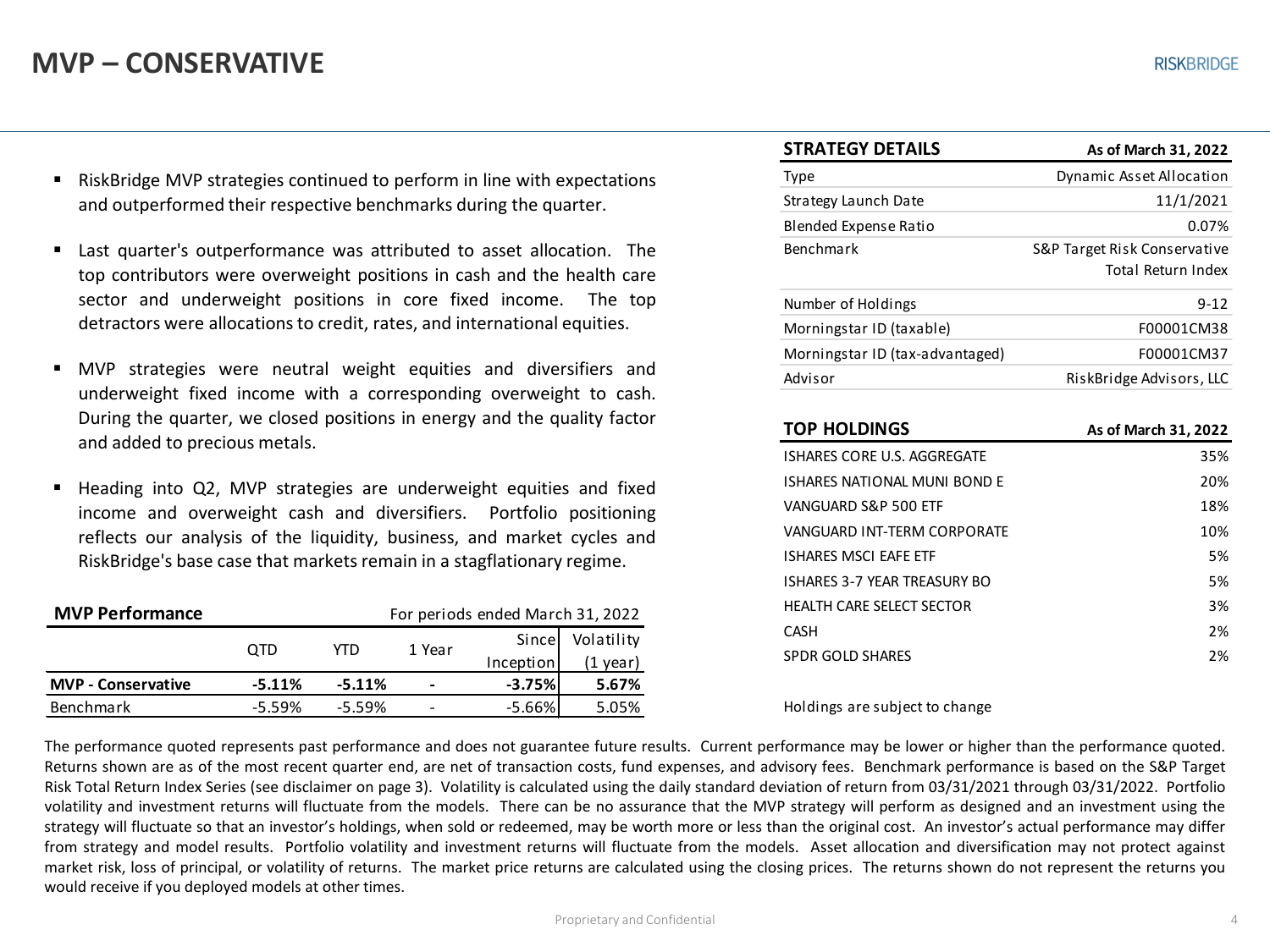#### **MVP – MODERATE**

- RiskBridge MVP strategies continued to perform in line with expectations and outperformed their respective benchmarks during the quarter.
- Last quarter's outperformance was attributed to asset allocation. The top contributors were overweight positions in cash and the health care sector and underweight positions in core fixed income. The top detractors were allocations to credit, U.S. mid-caps, and emerging market equities.
- MVP strategies were neutral weight equities and diversifiers and underweight fixed income with a corresponding overweight to cash. During the quarter, we closed positions in energy and the quality factor and added to precious metals.
- Heading into Q2, MVP strategies are underweight equities and fixed income and overweight cash and diversifiers. Portfolio positioning reflects our analysis of the liquidity, business, and market cycles and RiskBridge's base case that markets remain in a stagflationary regime.

| <b>MVP Performance</b> | For periods ended March 31, 2022 |           |        |           |            |
|------------------------|----------------------------------|-----------|--------|-----------|------------|
|                        | 0TD                              | YTD       | 1 Year | Since     | Volatility |
|                        |                                  |           |        | Inception | (1 year)   |
| <b>MVP - Moderate</b>  | -5.05%                           | -5.05%    | 2.72%  | 6.12%     | 8.52%      |
| <b>Benchmark</b>       | $-5.44\%$                        | $-5.44\%$ | 2.68%  | 5.31%     | 8.64%      |

| <b>STRATEGY DETAILS</b>         | As of March 31, 2022                         |
|---------------------------------|----------------------------------------------|
| Type                            | Dynamic Asset Allocation                     |
| Strategy Launch Date            | 1/1/2021                                     |
| Blended Expense Ratio           | 0.10%                                        |
| <b>Benchmark</b>                | S&P Target Risk Growth<br>Total Return Index |
| Number of Holdings              | $9 - 12$                                     |
| Morningstar ID (taxable)        | F00001BQGV                                   |
| Morningstar ID (tax-advantaged) | F00001BOGU                                   |
| Advisor                         | RiskBridge Advisors, LLC                     |

| <b>TOP HOLDINGS</b>          | As of March 31, 2022 |
|------------------------------|----------------------|
| VANGUARD S&P 500 ETF         | 33%                  |
| ISHARES NATIONAL MUNI BOND E | 15%                  |
| ISHARES CORE U.S. AGGREGATE  | 11%                  |
| <b>ISHARES MSCI EAFE ETF</b> | 10%                  |
| VANGUARD INT-TERM CORPORATE  | 7%                   |
| WISDMTRFF FMFRG MKT FX-ST OW | 5%                   |
| <b>CASH</b>                  | 5%                   |
| ISHARES 3-7 YEAR TREASURY BO | 3%                   |
| ISHARES MSCLUSA MIN VOL FAC  | 3%                   |
| VANGUARD MID-CAP FTF         | 3%                   |

Holdings are subject to change

The performance quoted represents past performance and does not guarantee future results. Current performance may be lower or higher than the performance quoted. Returns shown are as of the most recent quarter end, are net of transaction costs, fund expenses, and advisory fees. Benchmark performance is based on the S&P Target Risk Total Return Index Series (see disclaimer on page 3). Volatility is calculated using the daily standard deviation of return from 03/31/2021 through 03/31/2022. Portfolio volatility and investment returns will fluctuate from the models. There can be no assurance that the MVP strategy will perform as designed and an investment using the strategy will fluctuate so that an investor's holdings, when sold or redeemed, may be worth more or less than the original cost. An investor's actual performance may differ from strategy and model results. Portfolio volatility and investment returns will fluctuate from the models. Asset allocation and diversification may not protect against market risk, loss of principal, or volatility of returns. The market price returns are calculated using the closing prices. The returns shown do not represent the returns you would receive if you deployed models at other times.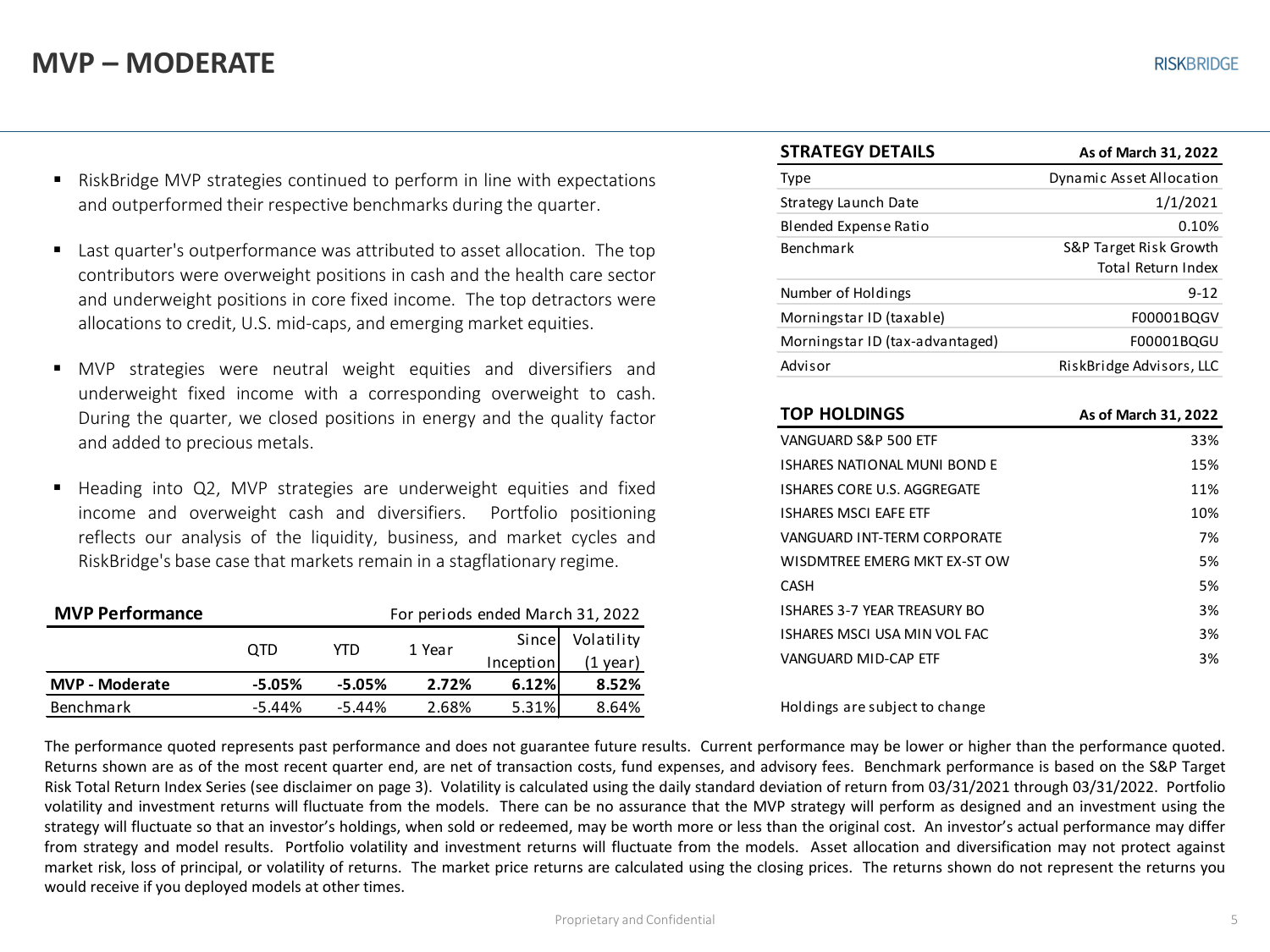#### **MVP – AGGRESSIVE**

- RiskBridge MVP strategies continued to perform in line with expectations and outperformed their respective benchmarks during the quarter.
- Last quarter's outperformance was attributed to asset allocation. The top contributors were overweight positions in cash and the health care sector and underweight positions in core fixed income. The top detractors were allocations to credit, U.S. mid-caps, and emerging market equities.
- MVP strategies were neutral weight equities and diversifiers and underweight fixed income with a corresponding overweight to cash. During the quarter, we closed positions in energy and the quality factor and added to precious metals.
- Heading into Q2, MVP strategies are underweight equities and fixed income and overweight cash and diversifiers. Portfolio positioning reflects our analysis of the liquidity, business, and market cycles and RiskBridge's base case that markets remain in a stagflationary regime.

| <b>MVP Performance</b>  | For periods ended March 31, 2022 |          |        |           |            |
|-------------------------|----------------------------------|----------|--------|-----------|------------|
|                         | OTD                              | YTD      | 1 Year | Since     | Volatility |
|                         |                                  |          |        | Inception | (1 vear)   |
| <b>MVP</b> - Aggressive | -5.00%                           | -5.00%   | 4.55%  | 4.55%     | 11.38%     |
| Benchmark               | $-5.35%$                         | $-5.35%$ | 4.96%  | 4.96%     | 11.36%     |

| <b>STRATEGY DETAILS</b>         | As of March 31, 2022                                    |
|---------------------------------|---------------------------------------------------------|
| Type                            | Dynamic Asset Allocation                                |
| Strategy Launch Date            | 4/1/2021                                                |
| Blended Expense Ratio           | 0.11%                                                   |
| Benchmark                       | S&P Target Risk Aggressive<br><b>Total Return Index</b> |
| Number of Holdings              | $9 - 12$                                                |
| Morningstar ID (taxable)        | F00001BQGT                                              |
| Morningstar ID (tax-advantaged) | F00001CUZM                                              |
| Advisor                         | RiskBridge Advisors, LLC                                |

| <b>TOP HOLDINGS</b>                | As of March 31, 2022 |
|------------------------------------|----------------------|
| VANGUARD S&P 500 ETF               | 48%                  |
| <b>ISHARES MSCI EAFE ETF</b>       | 13%                  |
| WISDMTRFF FMFRG MKT FX-ST OW       | 7%                   |
| ISHARES NATIONAL MUNI BOND E       | 5%                   |
| <b>ISHARES CORE U.S. AGGREGATE</b> | 5%                   |
| CASH                               | 5%                   |
| VANGUARD INT-TERM CORPORATE        | 3%                   |
| ISHARES 3-7 YEAR TREASURY BO       | 3%                   |
| ISHARES MSCLUSA MIN VOL FAC        | 3%                   |
| VANGUARD MID-CAP FTF               | 3%                   |
|                                    |                      |

Holdings are subject to change

The performance quoted represents past performance and does not guarantee future results. Current performance may be lower or higher than the performance quoted. Returns shown are as of the most recent quarter end, are net of transaction costs, fund expenses, and advisory fees. Benchmark performance is based on the S&P Target Risk Total Return Index Series (see disclaimer on page 3). Volatility is calculated using the daily standard deviation of return from 03/31/2021 through 03/31/2022. Portfolio volatility and investment returns will fluctuate from the models. There can be no assurance that the MVP strategy will perform as designed and an investment using the strategy will fluctuate so that an investor's holdings, when sold or redeemed, may be worth more or less than the original cost. An investor's actual performance may differ from strategy and model results. Portfolio volatility and investment returns will fluctuate from the models. Asset allocation and diversification may not protect against market risk, loss of principal, or volatility of returns. The market price returns are calculated using the closing prices. The returns shown do not represent the returns you would receive if you deployed models at other times.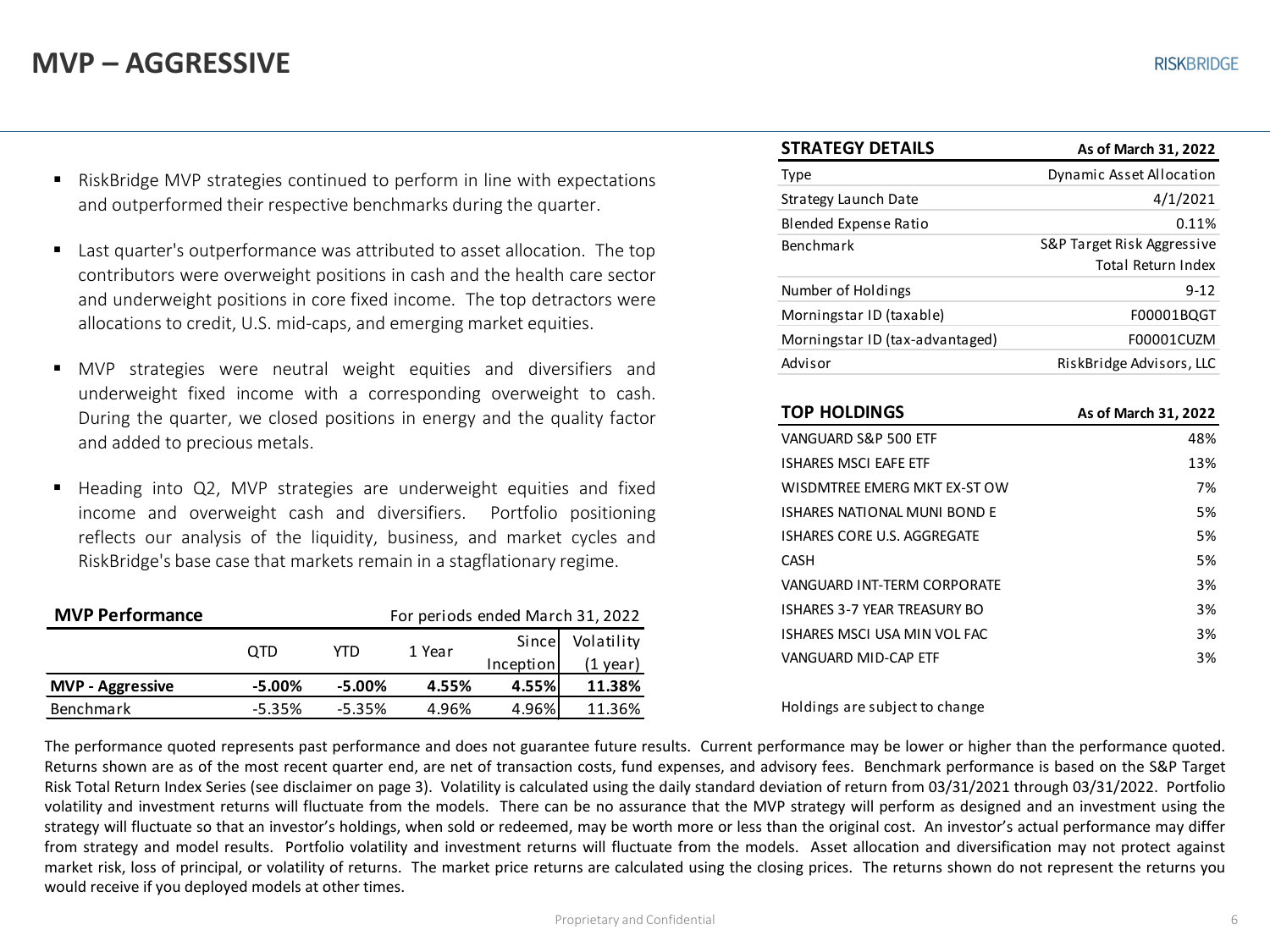### **RiskBridge is an independent, full service investment office focused on helping investors achieve extraordinary outcomes**

We offer discretionary portfolio solutions and investment advice to endowments and foundations, financial institutions, and individuals

RiskBridge was purposefully designed to serve the unique needs of a select group of clients by linking institutional quality advice with a boutique client experience

Our highly experienced senior team combines institutional quality investment solutions with a highly personalized experience

**RiskBridge is the product of decades of experience advising some of the world's largest, most sophisticated investors.**



We are headquartered in **New Canaan, Connecticut.**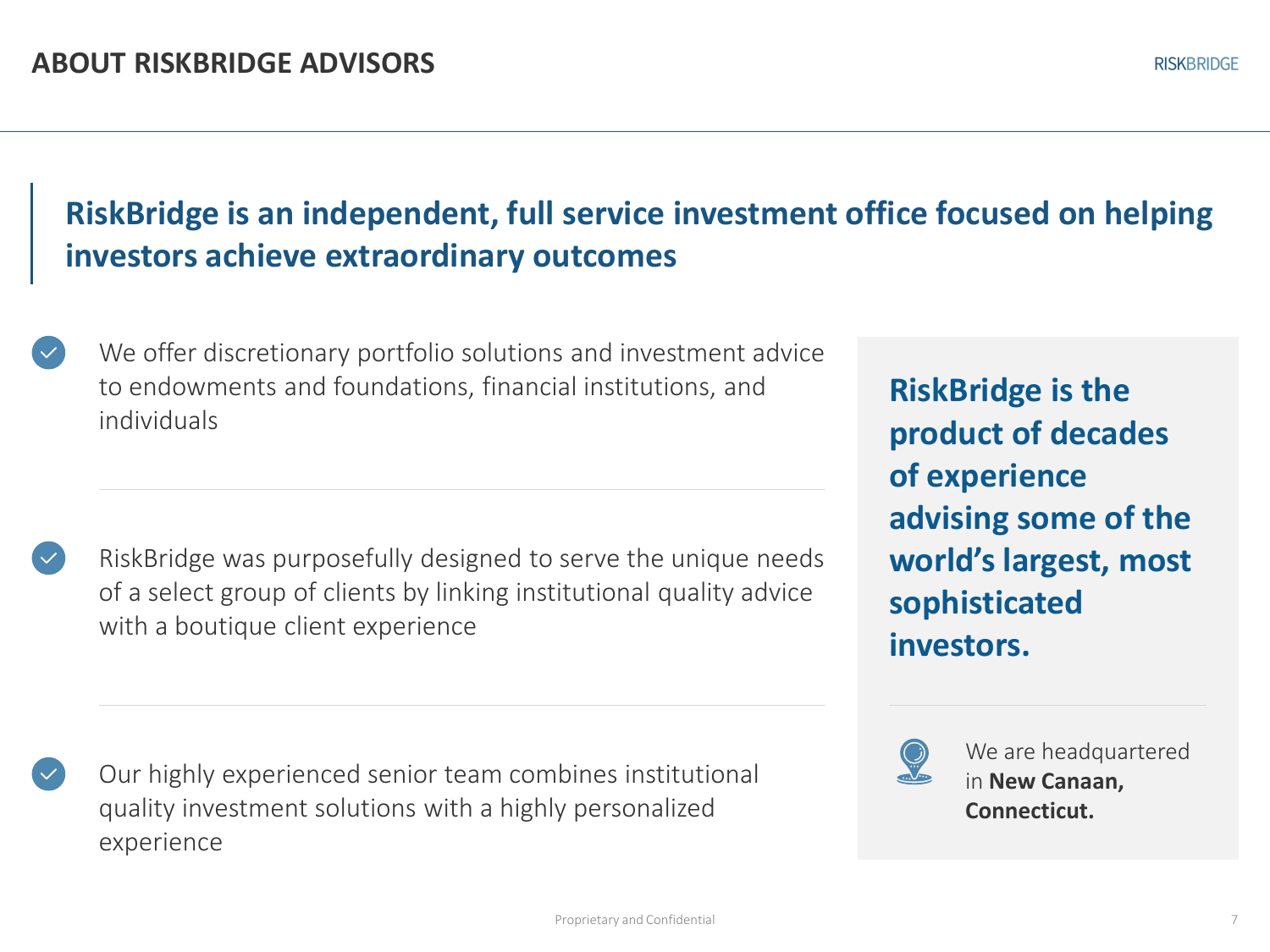

## **PREPARE**

We seek to help investors prepare for and manage capital market uncertainty and complexity

RiskBridge's singular focus is to **serve those who serve others**



## **PROTECT**

We aim to reduce negative surprises by embracing, optimizing, and budgeting the right amount and types of risks



#### **PERFORM**

We strive to achieve each client's unique objectives by customizing solutions that are risk-aware and cost effective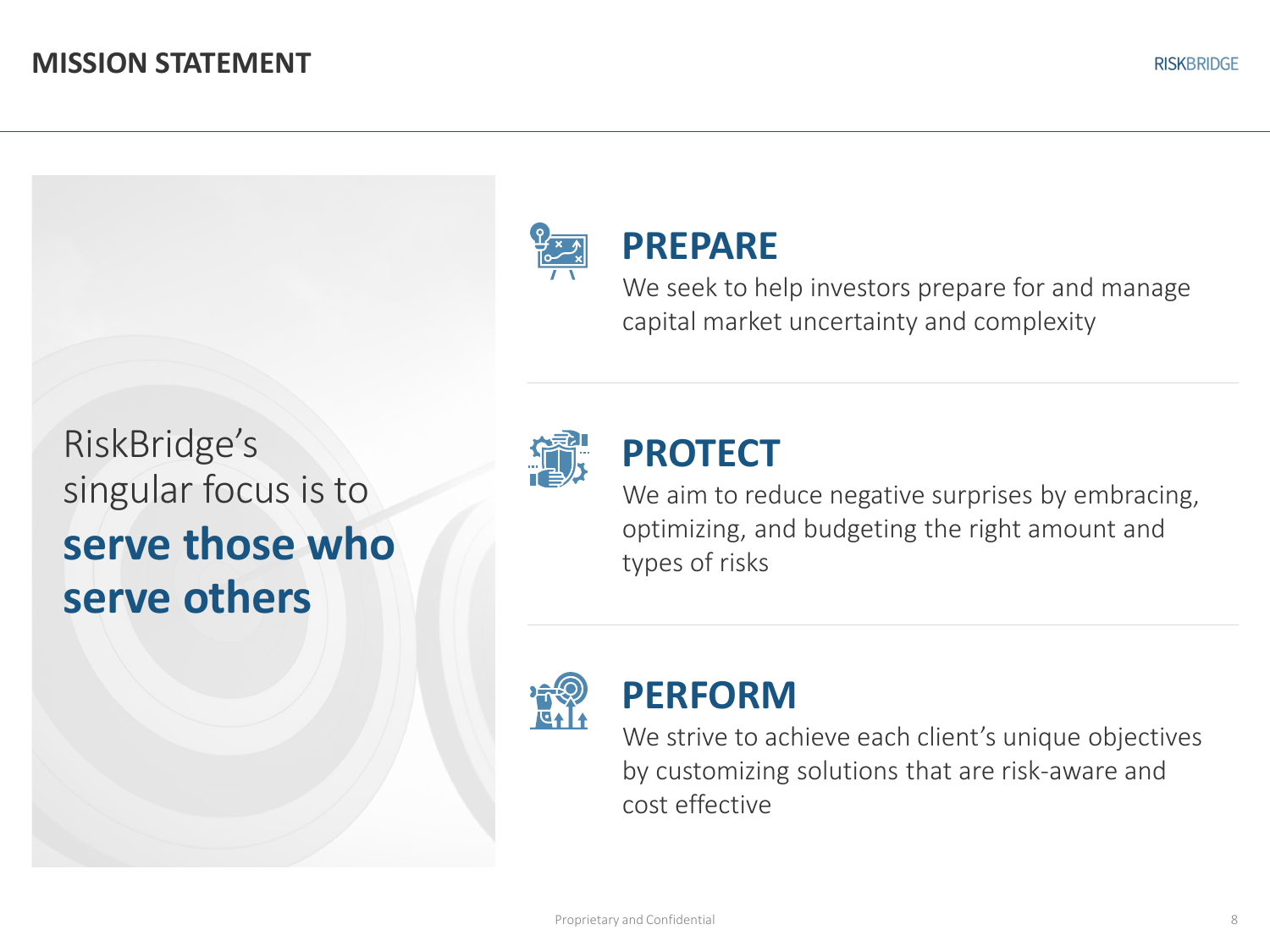| <b>Risk First</b>    | RiskBridge encourages investors to consider risk holistically. We believe portfolios<br>informed by enterprise risk have a greater chance of achieving clients' long-term<br>investment objectives.    |
|----------------------|--------------------------------------------------------------------------------------------------------------------------------------------------------------------------------------------------------|
| <b>Customized</b>    | A tailored client experience is the centerpiece of the RiskBridge approach. We aim to<br>help investors achieve extraordinary outcomes and realize their aspirations.                                  |
| <b>Unconflicted</b>  | Our only source of revenue is from investment advice we give clients. We have no<br>proprietary products or pooled funds, we accept no marketing payments from<br>managers, and we are not custodians. |
| <b>Collaborative</b> | RiskBridge serves to complement and enhance existing resources and advisors.                                                                                                                           |
| <b>Passionate</b>    | We bring decades of experience, energy, innovation, and creativity to provide<br>exceptional service.                                                                                                  |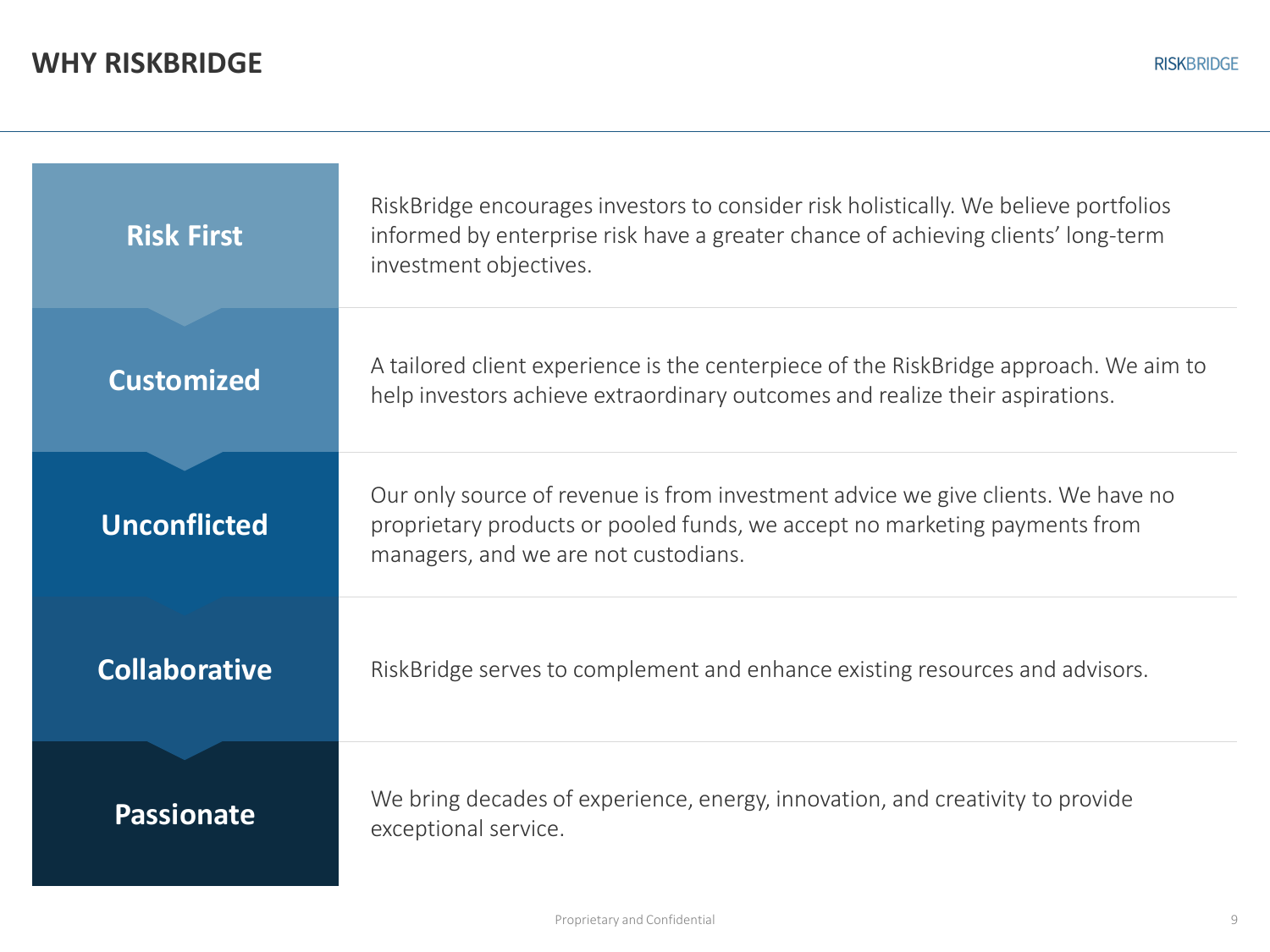| <b>RISKBRIDGE</b> |  |  |  |
|-------------------|--|--|--|
|                   |  |  |  |

|                                       | <b>ROLE</b>                                               | <b>HIGHLIGHTS</b>                                                                       | <b>EXPERIENCE</b>                                                                                   | <b>INDUSTRY</b><br><b>TENURE</b> | <b>EDUCATION AND</b><br><b>CERTIFICATIONS</b>                                            |
|---------------------------------------|-----------------------------------------------------------|-----------------------------------------------------------------------------------------|-----------------------------------------------------------------------------------------------------|----------------------------------|------------------------------------------------------------------------------------------|
| <b>William</b><br><b>Kennedy</b>      | CEO.<br>Chief Investment Officer                          | • Fieldpoint Private<br>• Citigroup<br>• DuPont Pension Fund                            | • Asset Allocation<br>• Risk Management<br>• Traditional Equity and Credit<br>• Hedge Equity/Credit | 33 years                         | • BS, MBA, Texas<br>Christian University<br>• Chartered Financial<br>Analyst             |
| <b>Molly</b><br><b>Burba</b>          | Managing Director,<br><b>Investment Research</b>          | • Seven Bridges<br>• FRM (MAN Group)<br>• Fortis Bank<br>. Robert W Baird & Co.         | • Hedge Equity/Credit<br>• Private Equity/Debt<br>• Multi-Strategy/Global Macro                     | 18 years                         | • BA, Vanderbilt<br>• MBA, Columbia<br><b>Business School</b>                            |
| Joshua<br><b>Kaufman</b>              | Analyst<br><b>Investment Research</b>                     | • Fieldpoint Private                                                                    | • Equity and Fixed Income<br>• ETF Research<br>• Quantitative Analysis<br>• Trading                 | 4 years                          | • BS, Pace University<br>• Series 65                                                     |
| <b>Christopher</b><br><b>Reynolds</b> | <b>Managing Director</b><br><b>Institutional Services</b> | • Cornerstone Partners<br>• Rigel Capital<br>• Atlanta Capital<br>• Barclays Global Inv | • Marketing and Client Service<br>• Endowment & Foundation<br>• Public Pensions<br>• Consultants    | 32 years                         | • BGS, MBA, University<br>of Houston<br>• AIMSE, CIMA, CEBS,<br>CRPF, CPP<br>• Series 65 |
| <b>Clay</b><br><b>Skurdal</b>         | <b>Managing Director</b><br>Principal                     | • Fieldpoint Private<br>• Morgan Stanley Smith<br>Barney<br>• E.F. Hutton               | • Investment Advisory<br>• Client Service<br>• UHNW & Family Office<br>• Trust & Estate Planning    | 39 years                         | • BS, Montana State<br>University<br>• Series 65                                         |
| <b>Esme</b><br><b>Miano</b>           | Associate                                                 | • RiskBridge Advisors                                                                   | • Client Service<br>• ETF Research<br>• Equities                                                    | 1 year                           | • BS, Fairfield University                                                               |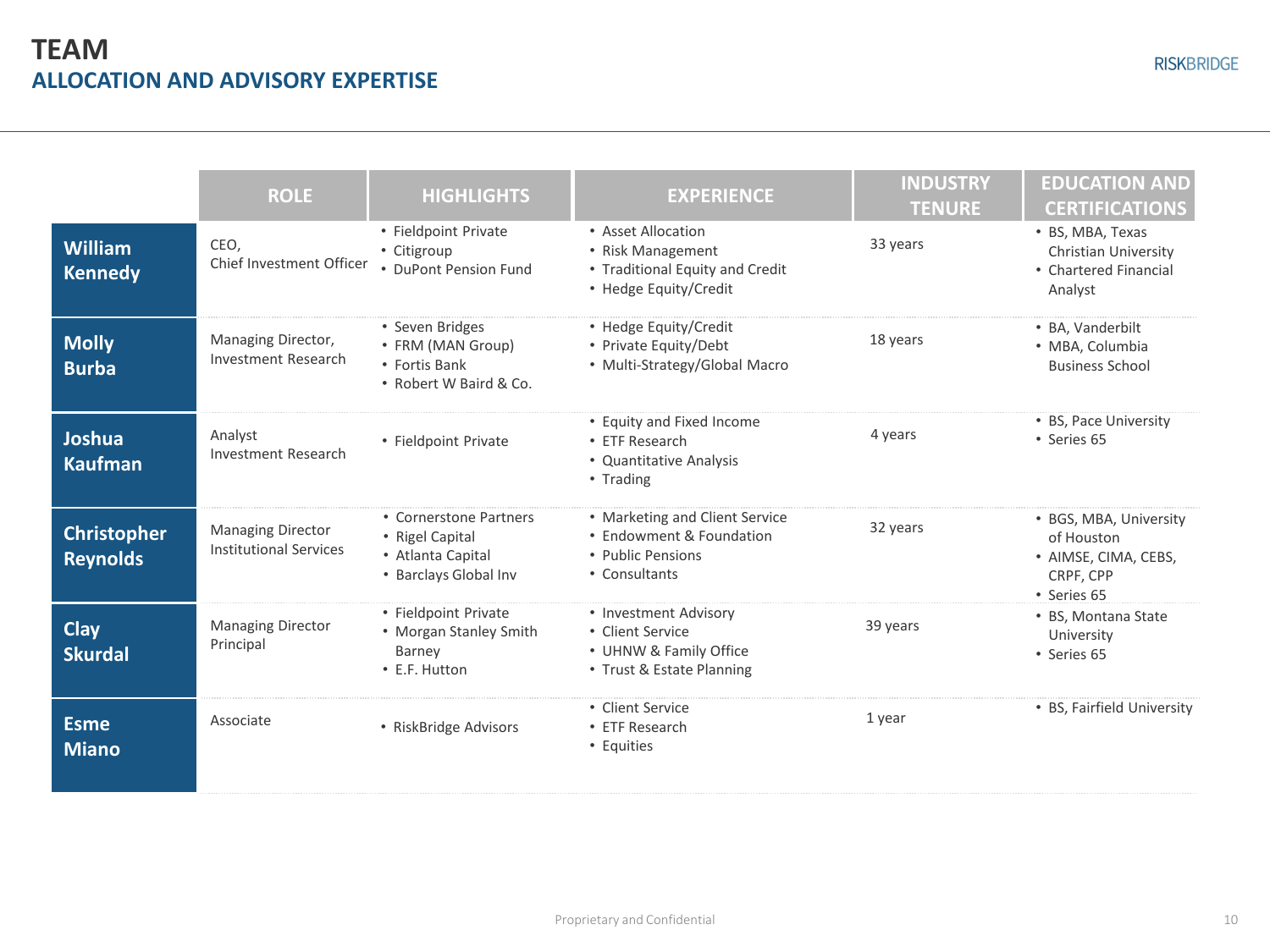#### **We are risk allocators, solving for the amount and types of portfolio risk**



Research suggests investors are better prepared for uncertainty and complexity when holistic risk informs portfolio risk



Risk, in all its forms, is a valuable resource to be embraced, optimized, and budgeted in our view



Our research shows that asset returns, risks, and correlations are dependent on the economic cycle regime



We believe combining alternative, traditional, and passive strategies can generate favorable long-term growth and income while guarding against market drawdowns.



Source: RiskBridge Advisors. Past performance is no guarantee of future results. For illustration purposes only. The chart above is intended to illustrate the relationship between the quantity of risk (5%, 10%, 15% annualized standard deviation of returns) and return potential. The data does not depict the experience of any account managed by RiskBridge or RiskBridge strategy results. The data are calculated using monthly historical returns and annualized standard deviation of returns for the S&P 500 Total Return Index and the Bloomberg Aggregate U.S. Bond Index. The measurement period is 12/1990 - 12/2020. The stock and bond mix were constrained to achieve the volatility target (5%, 10%, 15%). Real returns are calculated by subtracting the annualized return for the Bloomberg U.S. Treasury Bellwethers: 1-Month Index from the nominalreturn for each portfolio. The pie chart is a hypothetical portfolio and for illustration purposes only. See important disclosures at the beginning of this presentation.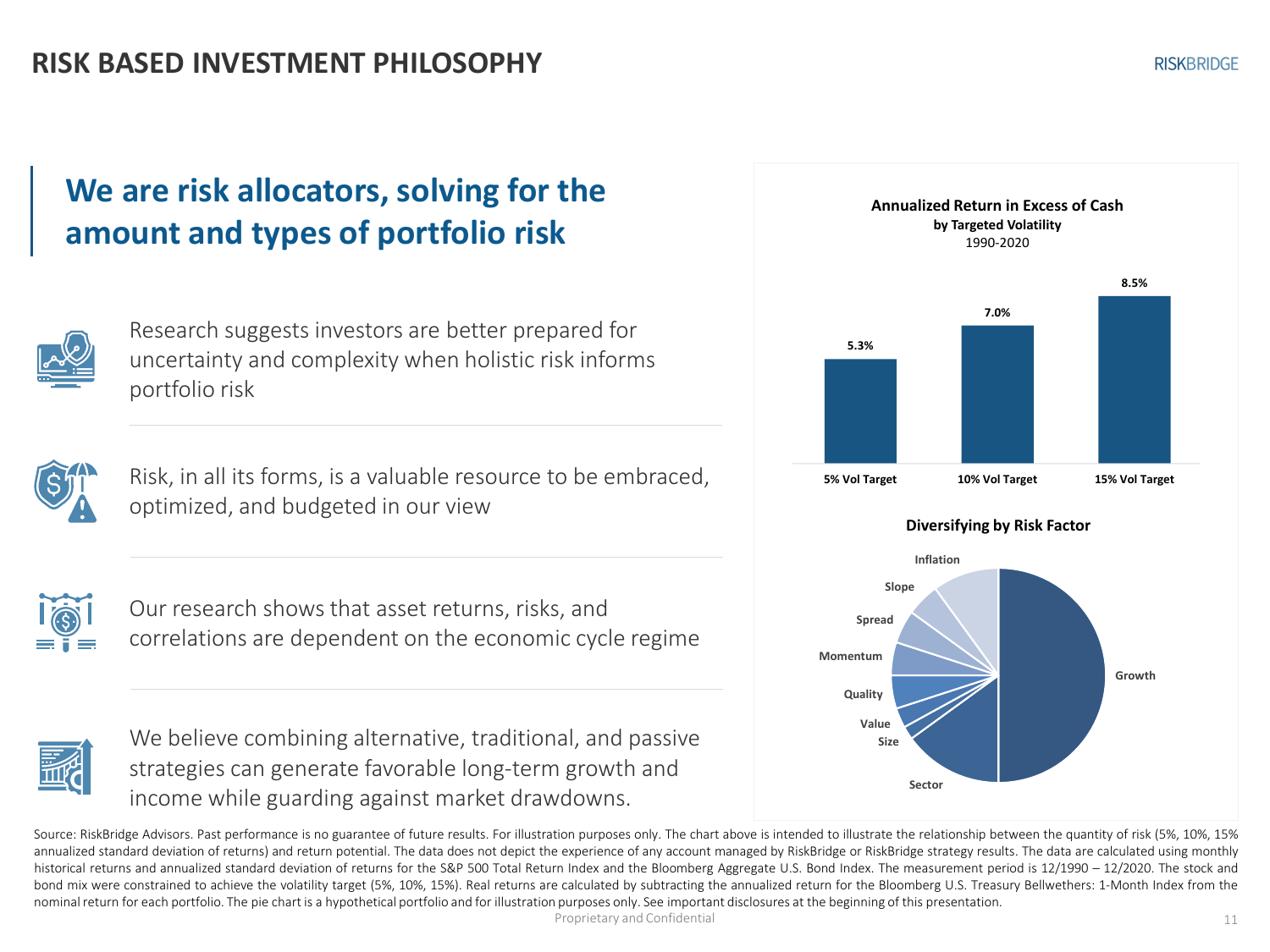![](_page_11_Figure_2.jpeg)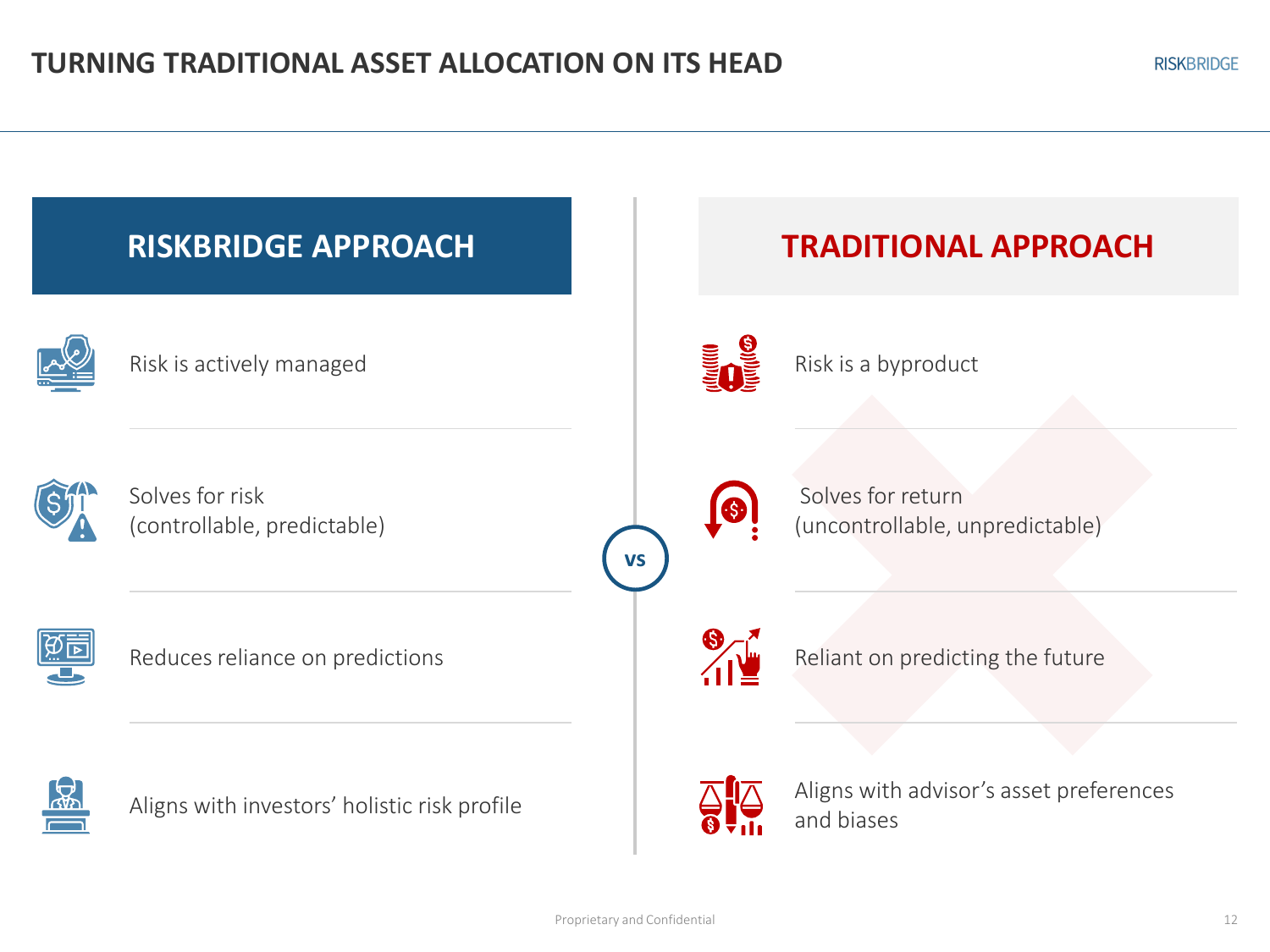**Resilient portfolio design seeks to combine disciplined risk targeting with exceptional managers that withstand our rigorous research standards**

![](_page_12_Figure_2.jpeg)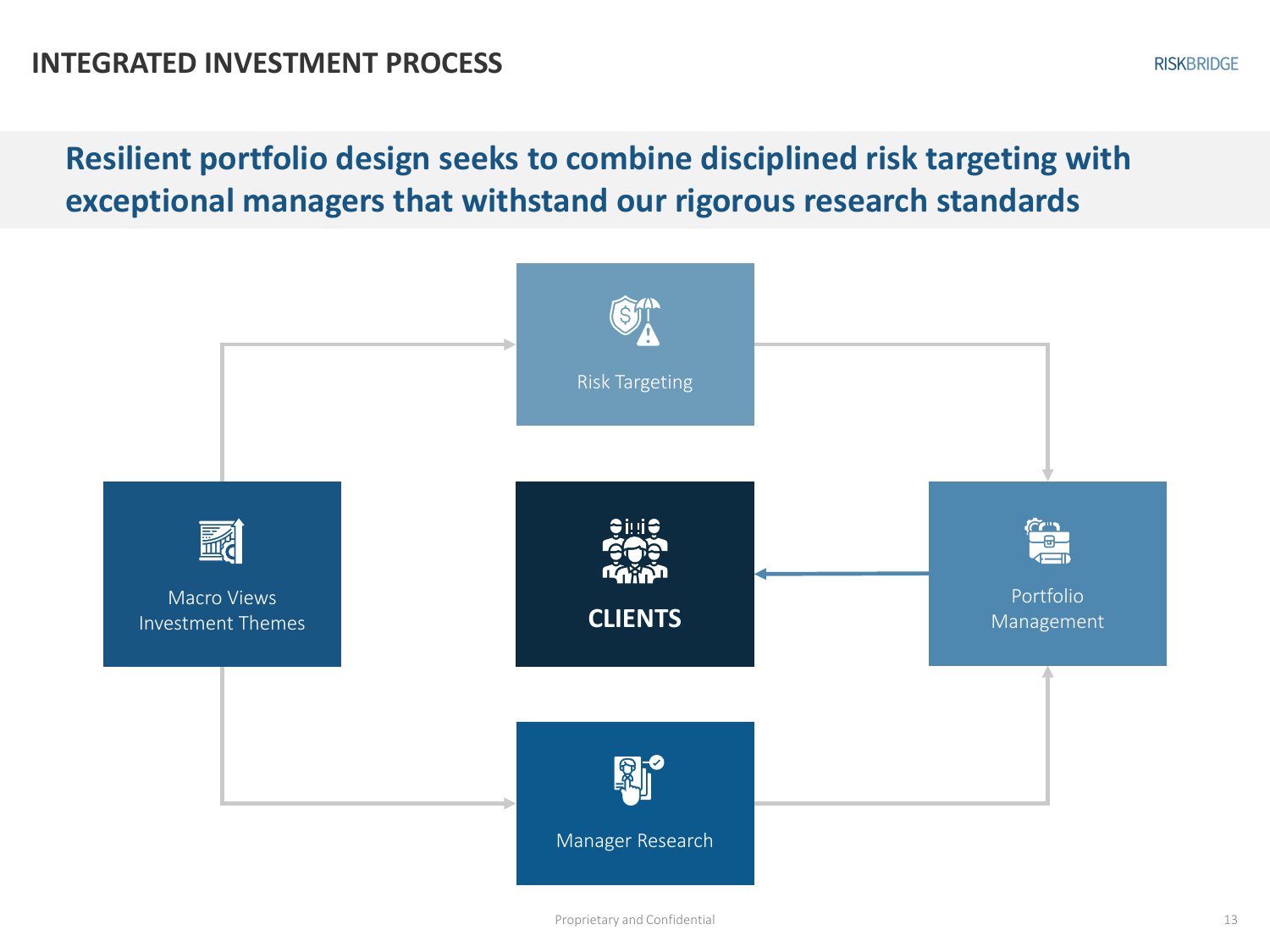**Research shows that different economic regimes significantly impact various asset returns and risks. Dynamic asset allocation seeks to take advantage of asset class behaviors while providing additional protection against significant drawdowns.** 

| <b>REGIME</b>                                              | Restart                   | <b>Reflation</b>   | Downturn             | Stagflation        |
|------------------------------------------------------------|---------------------------|--------------------|----------------------|--------------------|
| Economy (% rate of change)<br>Inflation (% rate of change) |                           |                    |                      |                    |
|                                                            | Equities                  | Equities           | Long-dated Treasurys | Commodities        |
|                                                            | Technology                | Technology         | Cons Staples         | Utilities          |
| <b>Best</b>                                                | <b>Cons Discretionary</b> | Cons Discretionary | Utilities            | Technology         |
| <b>Performers</b>                                          | Communications            | Industrials        | Health Care          | Energy             |
|                                                            | Financials                | Energy             | REITS                | Cons Staples       |
|                                                            | Size                      | Momentum           | Quality              | Quality            |
|                                                            |                           |                    |                      |                    |
|                                                            | Commodities               | Dollar             | Commodities          | Dollar             |
|                                                            | Energy                    | Cons Staples       | Energy               | Financials         |
| <b>Worst</b>                                               | Materials                 | Utilities          | Industrials          | REITS              |
| <b>Performers</b>                                          | REITS                     | Communications     | Technology           | <b>Health Care</b> |
|                                                            | Utilities                 | <b>REITs</b>       | Materials            | Cons Discretionary |
|                                                            | Quality                   | Size               | Value                | Size               |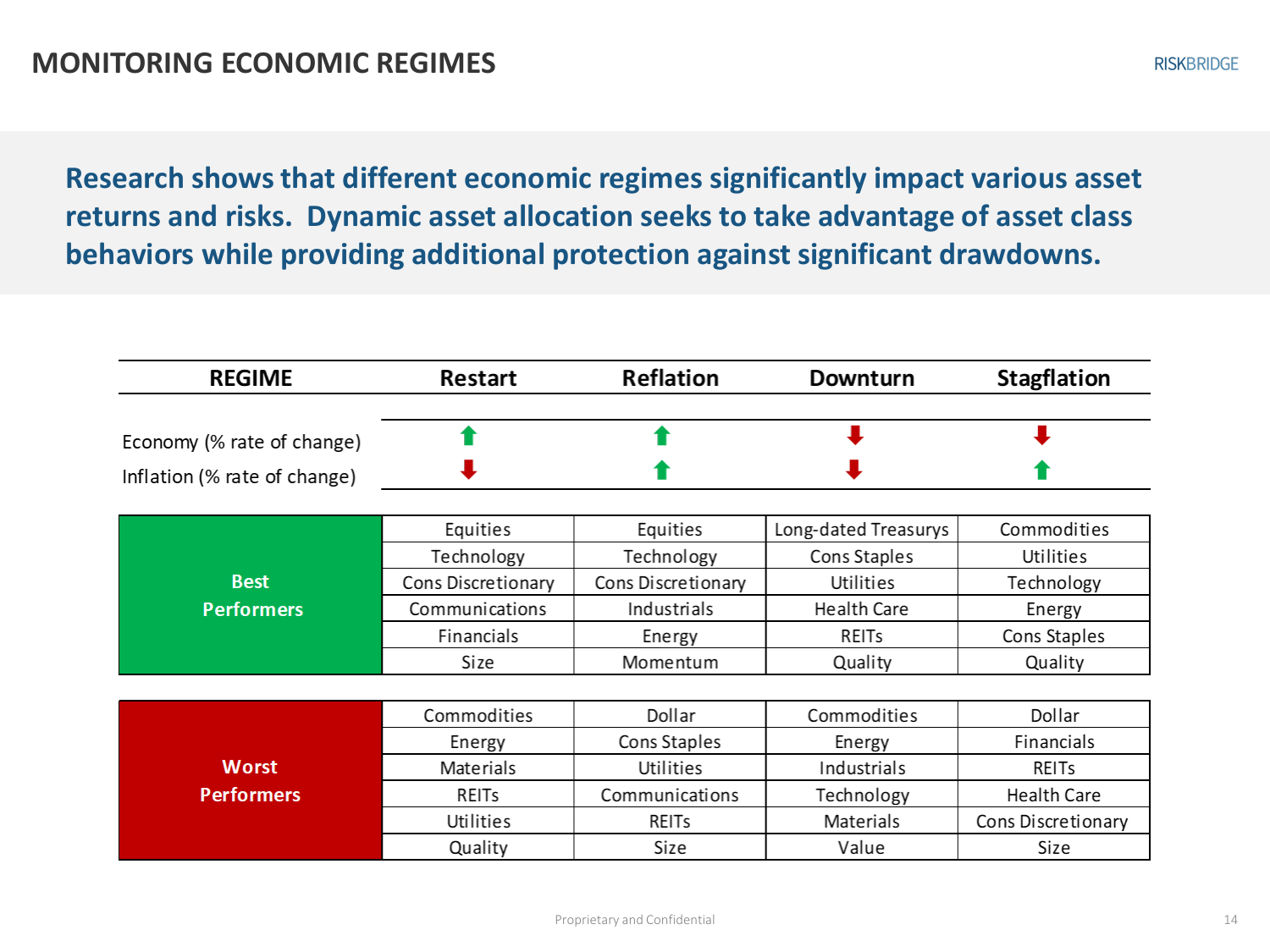# **Prepare. Protect. Perform.**